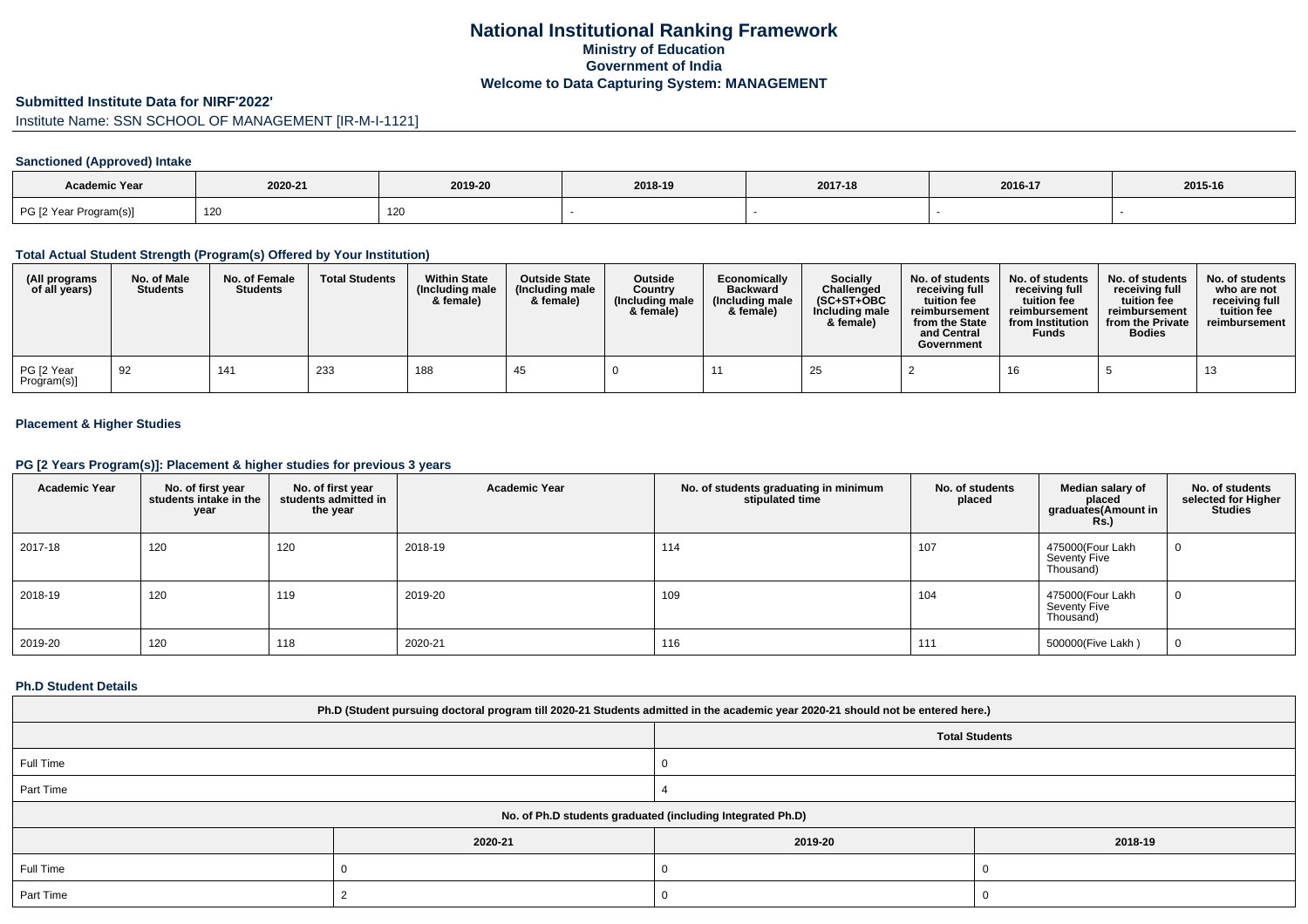#### **Financial Resources: Utilised Amount for the Capital expenditure for previous 3 years**

| Academic Year                                                                                                                                                                  | 2020-21                                                                  | 2019-20                                                               | 2018-19                                                               |  |  |  |  |  |
|--------------------------------------------------------------------------------------------------------------------------------------------------------------------------------|--------------------------------------------------------------------------|-----------------------------------------------------------------------|-----------------------------------------------------------------------|--|--|--|--|--|
|                                                                                                                                                                                | <b>Utilised Amount</b>                                                   | <b>Utilised Amount</b>                                                | <b>Utilised Amount</b>                                                |  |  |  |  |  |
| Annual Capital Expenditure on Academic Activities and Resources (excluding expenditure on buildings)                                                                           |                                                                          |                                                                       |                                                                       |  |  |  |  |  |
| Library (Books, Journals and e-Resources only)                                                                                                                                 | 955574 (Nine Lakhs Fifty Five Thousand Five Hundred and<br>Seventy Four) | 822951 (Eight Lakh Twenty Two Thousand Nine Hundred and<br>Fifty One) | 892162 (Eight Lakh Ninety Two Thousand One Hundred and<br>Sixty Two ) |  |  |  |  |  |
| Expenditure on setting up/upgradation of laboratory                                                                                                                            | 123865 (One Lakh Twenty Three Thousand Eight Hundred and<br>Sixty Five)  | 162871 (One Lakh Sixty Two Thousand Eight Hundred and<br>Seventy One) | 0 (Zero)                                                              |  |  |  |  |  |
| Other expenditure on creation of Capital Assets (For setting up<br>classrooms, seminar hall, conference hall, library excluding<br>expenditure on Land , Building, Roads etc.) | 466003 (Four Lakhs Sixty Six Thousand and Three)                         | 311802 (Three Lakh Eleven Thousand Eight Hundred and<br>Two)          | 154450 (One Lakh Fifty Four Thousand Four Hundred and Fifty           |  |  |  |  |  |

## **Financial Resources: Utilised Amount for the Operational expenditure for previous 3 years**

| Academic Year                                                                                                                                                                                  | 2020-21                                                                                      | 2019-20                                                                                  | 2018-19                                                                                  |  |  |  |  |  |
|------------------------------------------------------------------------------------------------------------------------------------------------------------------------------------------------|----------------------------------------------------------------------------------------------|------------------------------------------------------------------------------------------|------------------------------------------------------------------------------------------|--|--|--|--|--|
|                                                                                                                                                                                                | <b>Utilised Amount</b>                                                                       | <b>Utilised Amount</b>                                                                   | <b>Utilised Amount</b>                                                                   |  |  |  |  |  |
| <b>Annual Operational Expenditure</b>                                                                                                                                                          |                                                                                              |                                                                                          |                                                                                          |  |  |  |  |  |
| Salaries (Teaching and Non Teaching staff)                                                                                                                                                     | 34889471 (Three Core Forty Eight Lakhs Eighty Nine<br>Thousand Four Hundred and Seventy One) | 43467217 (Four Crore Thirty Four Lakh Sixty Seven Thousand<br>Two Hundred and Seventeen) | 31106919 (Three Crore Eleven Lakh Six Thousand Nine<br>Hundred and Nineteen)             |  |  |  |  |  |
| Maintenance of Academic Infrastructure or consumables and<br>other running expenditures(excluding maintenance of hostels<br>and allied services, rent of the building, depreciation cost, etc) | 19169918 (One Crore Ninety One Lakh Sixty Nine Thousand<br>Nine Hundred and Eighteen)        | 23639070 (Two Crore Thirty Six Lakh Thirty Nine Thousand<br>and Seventy)                 | 23291683 (Two Crore Thirty Two Lakh Ninety One Thousand<br>Six Hundred and Eighty Three) |  |  |  |  |  |
| Seminars/Conferences/Workshops                                                                                                                                                                 | 154755 (One Lakh Fifty Four Thousand Seven Hundred and<br>Fifty Five)                        | 566135 (Fifty Five Lakh Sixty Six Thousand One hundred and<br>Thirty Five)               | 2333632 (Two Lakh Thirty Three Thousand Six Hundred and<br>Thirty Two)                   |  |  |  |  |  |

## **Sponsored Research Details**

| <b>Financial Year</b>                    | 2020-21                                                                | 2019-20                                                           | 2018-19 |
|------------------------------------------|------------------------------------------------------------------------|-------------------------------------------------------------------|---------|
| Total no. of Sponsored Projects          |                                                                        |                                                                   |         |
| Total no. of Funding Agencies            |                                                                        |                                                                   |         |
| Total Amount Received (Amount in Rupees) | 1863782                                                                | 723394                                                            |         |
| Amount Received in Words                 | Eighteen Lakh Sixty Three Thousand Seven Hundred Eighty<br><b>I</b> WO | Seven Lakh Twenty Three Thousand Three Hundred and<br>Ninety Four | Zero    |

### **Consultancy Project Details**

| <b>Financial Year</b>                    | 2020-21                                      | 2019-20                                              | 2018-19                 |
|------------------------------------------|----------------------------------------------|------------------------------------------------------|-------------------------|
| Total no. of Consultancy Projects        |                                              |                                                      |                         |
| Total no. of Client Organizations        |                                              |                                                      |                         |
| Total Amount Received (Amount in Rupees) | 311575                                       | 580245                                               | 310000                  |
| Amount Received in Words                 | Three Lakh Eleven Thousand Five Seventy Five | Five Lakh Eighty Thousand Two Hundred and Forty Five | Three Lakh Ten Thousand |